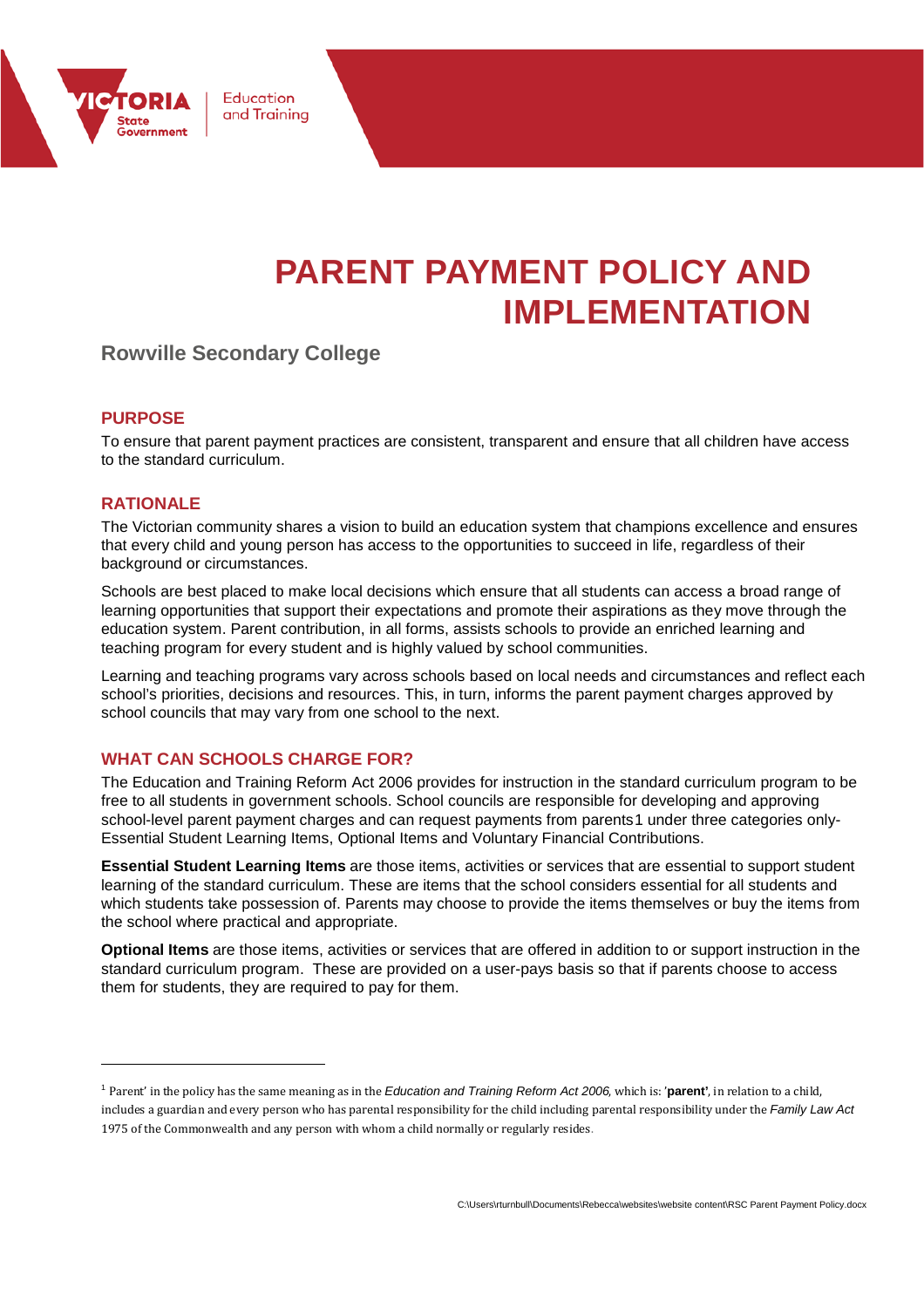

# **Voluntary Financial Contributions**

Parents can be invited to make a donation to the school for a general or specific purpose, e.g. school grounds projects, library fund or for new equipment. Only some Voluntary Financial Contributions are tax-deductible.

The attached diagram **"Understanding Parent Payment Categories"** provides examples of items and materials under each category.

In implementing this policy, schools must adhere to the following principles:

#### **PRINCIPLES**

- **Educational value:** Student learning, aspirations and wellbeing are paramount when schools determine their parent payments practices
- **Access, equity and inclusion:** All students have access to the standard curriculum program and participation of all students to the full school program is facilitated
- **Affordability:** Cost to parents is kept to a minimum and is affordable for most families at the school
- **Engagement and Support:** Early identification and engagement strategies by the school ensure parents are well informed of the payment options and supports available for those experiencing hardship
- **Respect and Confidentiality:** Parents and students experiencing hardship are treated with respect, dignity, sensitivity and without judgement and the identity and personal information of all parents and students are kept confidential in respect to parent payments
- **Transparency and Accountability:** School parent payment practices are well communicated, clear and transparent and their impact on student programs and families are reviewed by school councils

# **COST AND SUPPORT TO PARENTS**

When school councils consider the proposed requests for parent payments the cost is kept to a minimum and is affordable to most parents at the school.

School principals must ensure that:

- **EXECT** items students consume or take possession of are accurately costed
- payment requests are broadly itemised within the appropriate category
- parents are advised that they have the option of purchasing equivalent Essential Student Learning Items themselves, in consultation with the school
- information on payment options is available, accessible and easily understood to all parents so that they know what to expect and what supports they can access
- parents are provided with early notice of annual payment requests for school fees (i.e. a minimum of six weeks' notice prior to the end of the previous school year). This enables parents to save and budget accordingly.
- parents are provided with reasonable notice of any other payment requests that arise during the school year- ensuring parents have a clear understanding of the full financial contribution being sought
- the status and details of any financial arrangements are kept confidential and only shared with relevant school personnel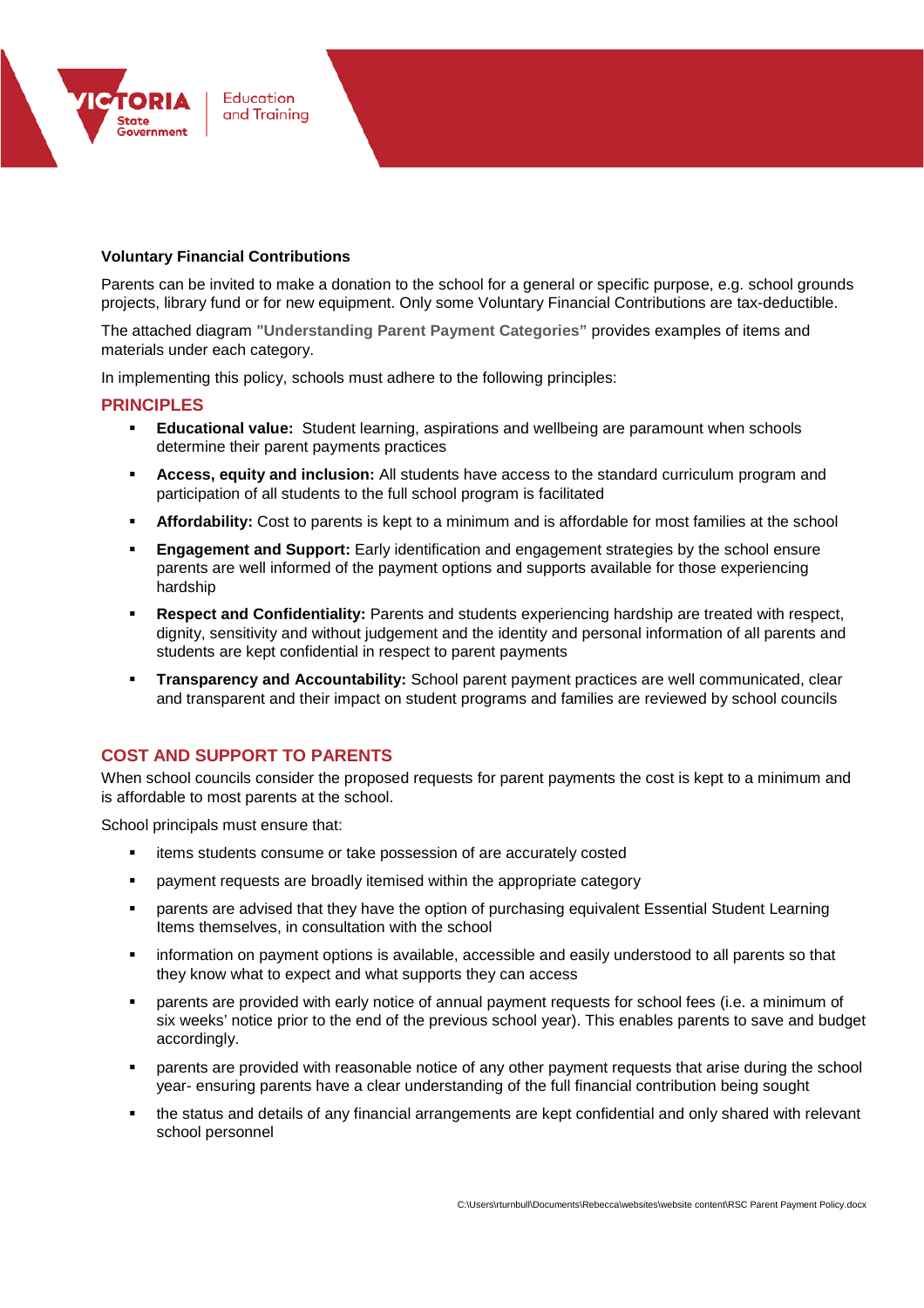

- parents experiencing hardship are not pursued for outstanding school fees from one year to the next
- use of debt collectors to obtain outstanding school funds owed to the school from parents is not permitted
- there will be only one reminder notice to parents for voluntary financial contributions per year
- **Invoices/statements for unpaid essential or optional items accepted by parents are not generated more** than monthly or according to the parent payment arrangement with the school.

# **SUPPORT FOR FAMILIES**

Families may experience financial difficulties and may be unable to meet the full or part payments requested. Principals and school councils exercise sensitivity to the differing financial circumstances of students and their families when considering parent payment fees. There are a range of support options available to support and assist parents. These can be accessed through **["Cost support for families."](http://www.education.vic.gov.au/Documents/school/principals/spag/management/PP_Costsupportforfamilies.docx)**

Consideration to hardship arrangements in respect to payment requests is provided to families experiencing long term hardship or short term crisis on a confidential, case by case basis. All schools have written hardship arrangements that include a proactive approach to providing support for parents experiencing financial difficulty.

All parents are provided the name and contact details of a nominated parent payment contact person at the school who they can discuss payment arrangements with.

# **ENGAGING WITH PARENTS**

In respect to each school's development of its parent payments, school councils will engage in effective communication with the school community and have strategies in place to ensure they are aware of and understand the needs and views of parents.

# **REVIEW OF POLICY IMPLEMENTATION**

Schools will monitor the effectiveness and impact of the implementation of this policy at least annually as part of its ongoing improvement and report back to the school community.

The full Parent Payment Policy is available from the Department's **[School Policy and Advisory Guide.](http://www.education.vic.gov.au/school/principals/spag/management/pages/parentpayments.aspx)**

Answers to the most commonly asked questions about school costs for parents see: **[Frequently Asked Questions –](http://www.education.vic.gov.au/Documents/school/principals/spag/management/PP_FAQforparents.docx) For Parents**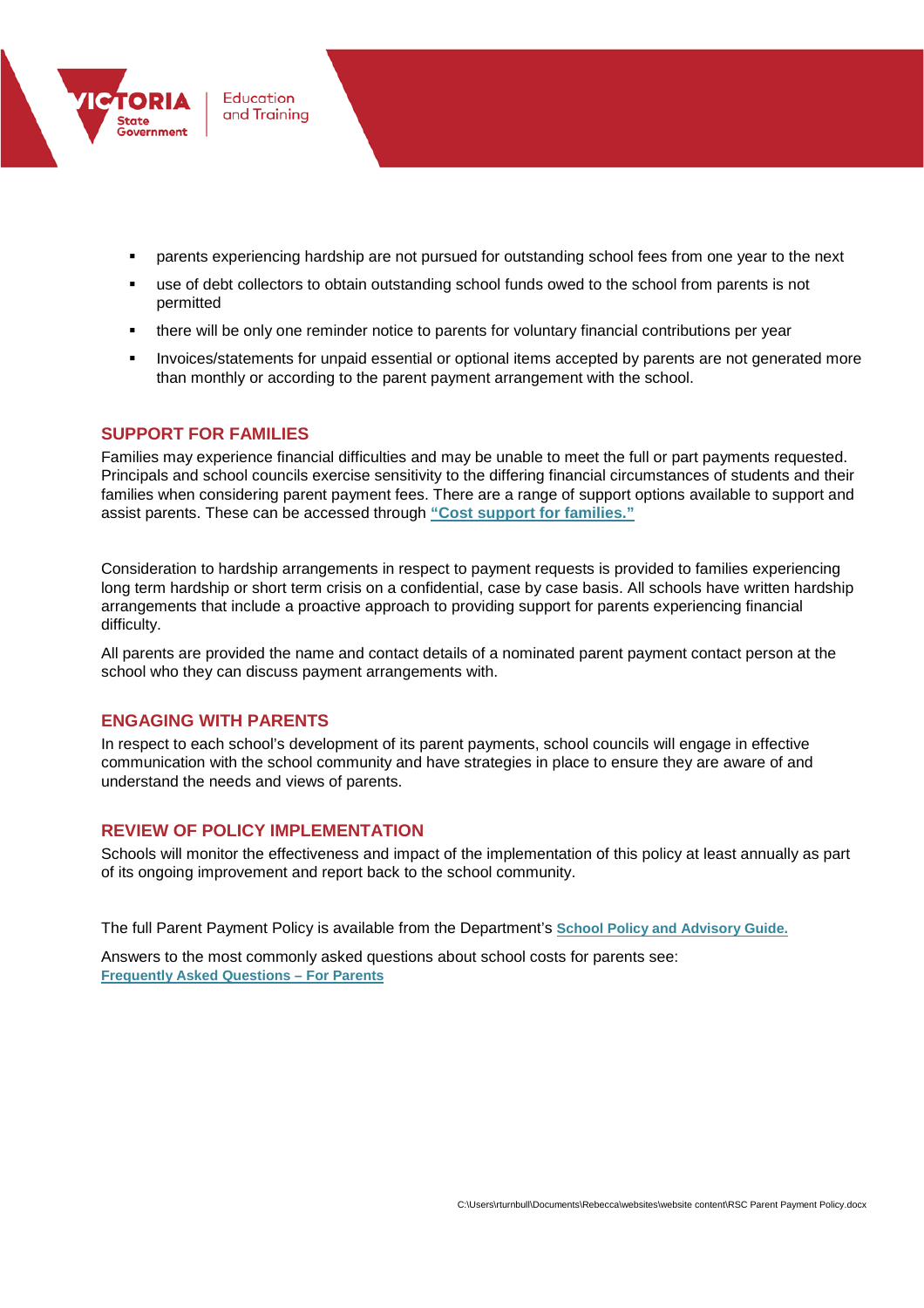# **Understanding Parent Payment Categories**

# **Schools**

# **What does the legislation say?**

The Education and Training Reform Act (2006) provides for free instruction in the standard curriculum program to all students in government schools. The Act also empowers school councils to charge fees to parents for goods and services provided by the school to a child.

In the Act, a 'Parent' includes a guardian and every person who has parental responsibility for a child including parental<br>responsibility under the Commonwealth Family Law Act 1975 and any person with whom a child normally

# **What do schools pay for as part of 'free instruction'?**



Free instruction is the teaching staff, administration and the provision of facilities in connection with the instruction of the standard curriculum program, including reasonable adjustments for students with disabilities.

The standard curriculum for Years F-10 means implementation of the Victorian Curriculum F-10.

The standard curriculum for senior secondary schools means a program that enables a student to be awarded a VCE or VCAL qualification.

> Schools can request payment for **Optional Items**

These are items, activities or services that are **optional** and are offered in

# **What principles govern parent payment practice?**

Educational Value | Access, Equity & Inclusion | Affordability

Engagement & Support | Respect & Confidentiality | Transparency & Accountability

# **Parents What may parents be asked to pay for?**

# Schools can request payment for **Essential Student Learning Items**



These are items, activities or services that the school deems **essential** to student learning of the standard curriculum.



for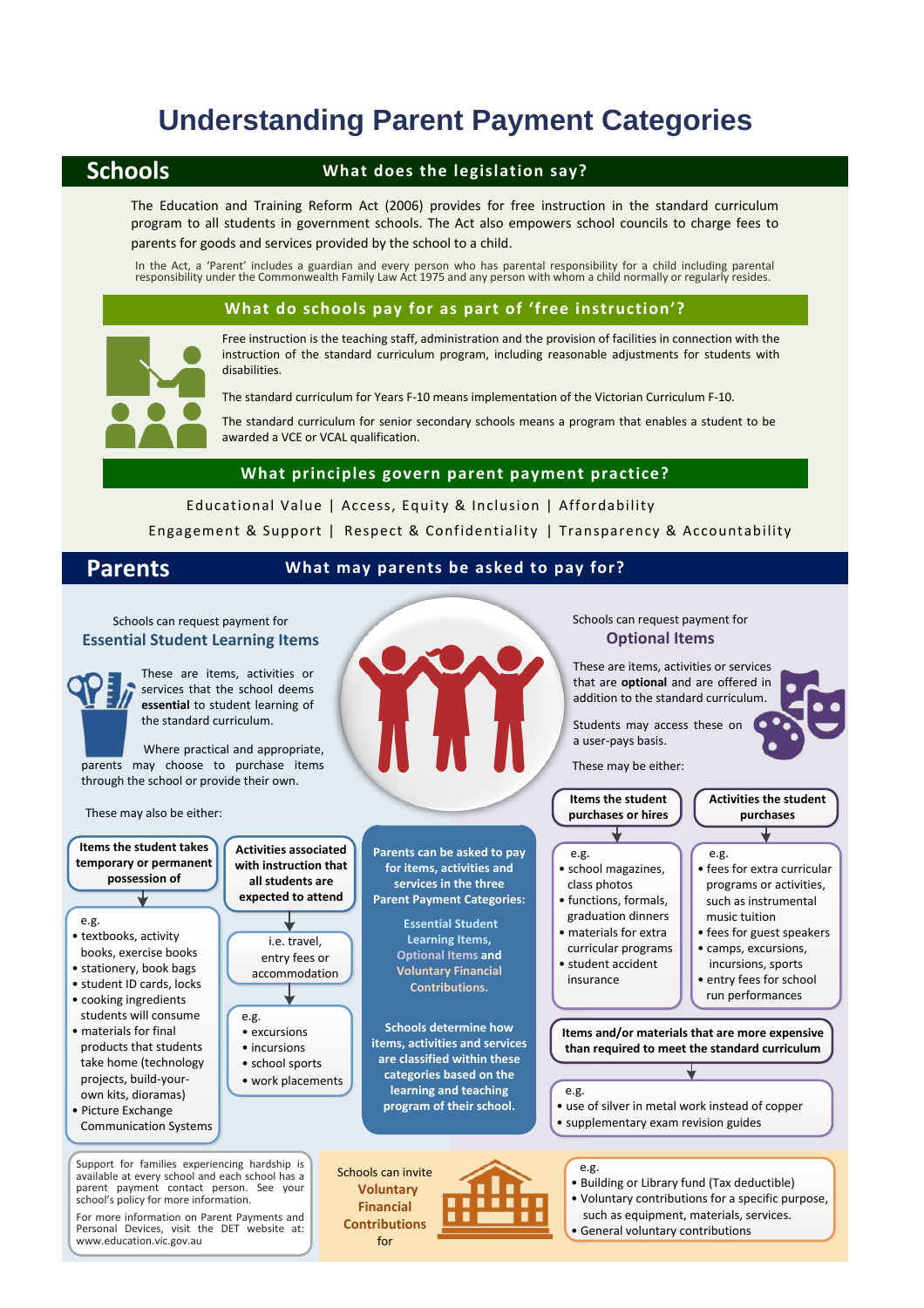# **Rowville Secondary College Parent Payment Policy**

# **PARENT PAYMENT CHARGES**

#### **Essential Education Items**

Parents/Guardians can be asked to pay for essential education items.These include:

- Essential Excursion Levy Includes KIOSC, swimming and the Knox Division State School Victoria Sports fees.
- Art & Technology Materials Levies cooking ingredients, materials for final art & technology products that the students take home or consume,
- ID Cards, picture exchange systems, travel, entry fees, excursions, incursions, school sports and work placements, essential education consumables, combination lock, music workbook
- Materials for learning and teaching where your child consumes or takes possession of the finished articles (eg all electives as outlined in the curriculum handbooks)
- Digital Learning Support Delivery of high-level online digital services with managed secure content environments with classroom collaboration and extended learning delivery spaces.

#### **Optional Education Items**

Optional items are those that are provided in addition to the 'standard curriculum program', and which are offered to all students in each program. These optional education items are to be provided on a **user-pays basis and if parents/guardians choose to access them for their child they will be required to pay for them**.

These items include:

- Rowville Institute of the Arts, Rowville Sports Academy and Maths Science Academy
	- o instructional support, resources and administration beyond the provision of the standard curriculum program – eg coaching, guest speakers, incursions and excursions, contribution to additional teaching support
	- o extra-curricular programs or activities offered in addition to the 'standard curriculum program' – eg pilates, tournament entrance fees, sports mindfulness & pathways support, physiotherapy services, nutrition support, showcase
	- o materials for subjects where the payment sought is the difference between the basic materials or services required for the standard curriculum program and higher cost alternatives which may be more desirable – higher quality, faster internet, computer labs at higher specifications
	- o school facilities and equipment not associated with provision of the 'standard curriculum program' and not otherwise provided for through the School Resources Package (eg hire of the Performing Arts Centre, dance studios, Rowville Sports Precinct, Green fees, other venues as required, transport to such venues if applicable.
- Instrumental music program tuition and hire/lease of musical instruments
- School magazine, camps and excursions, materials for extra curricular activities, photographs, school run performances, productions and events
- **Bus levies**
- First aid levy provision of a *registered nurse* who provides a higher level of care above the standard requirement to meet the schools duty of care to ensure student safety and provide appropriate first aid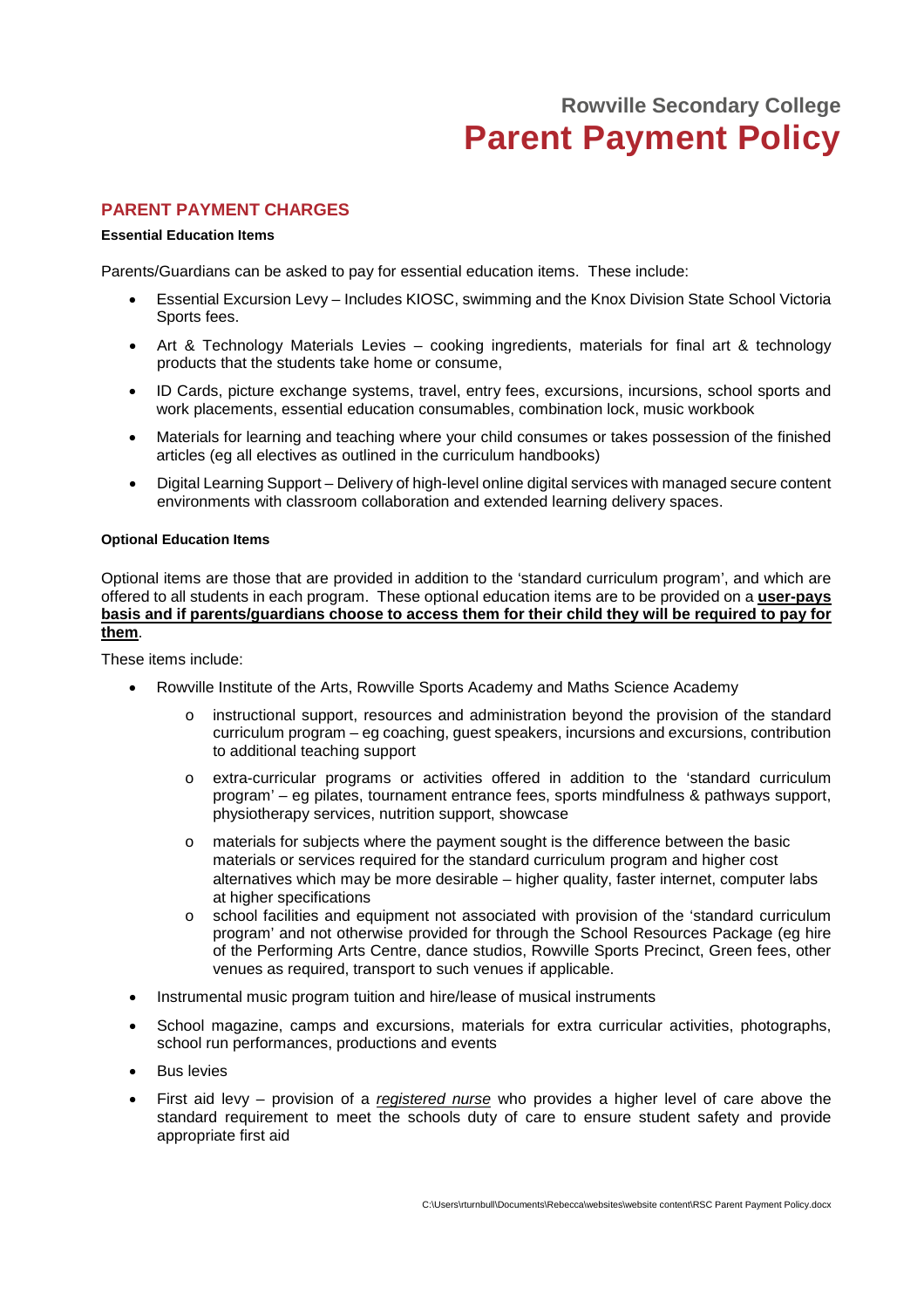#### **Voluntary Contributions**

Rowville Secondary College will invite voluntary financial contributions for the following:

- Contributions to ATO approved and tax deductible funds:
	- Building Trust Fund
		- **-** Library Trust Fund
- Contributions for a specific purpose identified by the College for services such as ground improvement
- General voluntary financial contributions or donations to the College

Parent details of contribution or non-payment will be confidential.

#### **PAYMENT ARRANGEMENTS AND METHODS**

Specific details for each year's fees will be communicated via Compass during the re-enrolment process each year.

Our preferred payment method is monthly instalments on card (VISA/MasterCard debit or credit cards)

These details are entered onto COMPASS by parents. Other methods available include cash at the general office and direct debit.

Instalments can be altered to suit individual circumstances by calling the Business Manager on 9755 4555

### **FAMILY SUPPORT OPTIONS**

The Principal and School Council have the responsibility of making sure that no student is disadvantaged if parents/guardians are unable to pay the voluntary contribution.

A range of support options are available including:

- The **CSEF Camps Sports and Excursion Fund** is provided to low income families to assist with the cost of educating their children. Payments are made directly to the College and are tied to the student.
- Access to **State Schools' Relief Committee** support via the Campus Welfare Co-ordinator which can assist with clothing/uniforms. Y7 CSEF recipients are also automatically eligible for a uniform package.

Students will not be treated differently or denied access to the '**standard curriculum program**' on the basis of payments not being made for education items, services or voluntary financial contributions.

*Participation in non-compulsory, non-curriculum related events or activities may be restricted where payment plans for 'non-standard curriculum programs', or optional items' have not been adhered to. These include Presentation Ball, Central Australia Trip, Formal, Graduation Evening, Production, Overseas or Interstate Trips.*

# **CONSIDERATION OF HARDSHIP**

Access to student welfare support within the College provides further assistance to students and their families. The Campus Wellbeing Co-ordinator should be contacted to arrange a suitable appointment time, by phone on 9755 4555 or by email [rowville.sc@edumail.vic.gov.au](mailto:rowville.sc@edumail.vic.gov.au)

# **COMMUNICATION WITH FAMILIES**

Parents will be notified in writing of the Student Materials and Services charges and Voluntary Contributions with a clear description of each of the three payment categories.